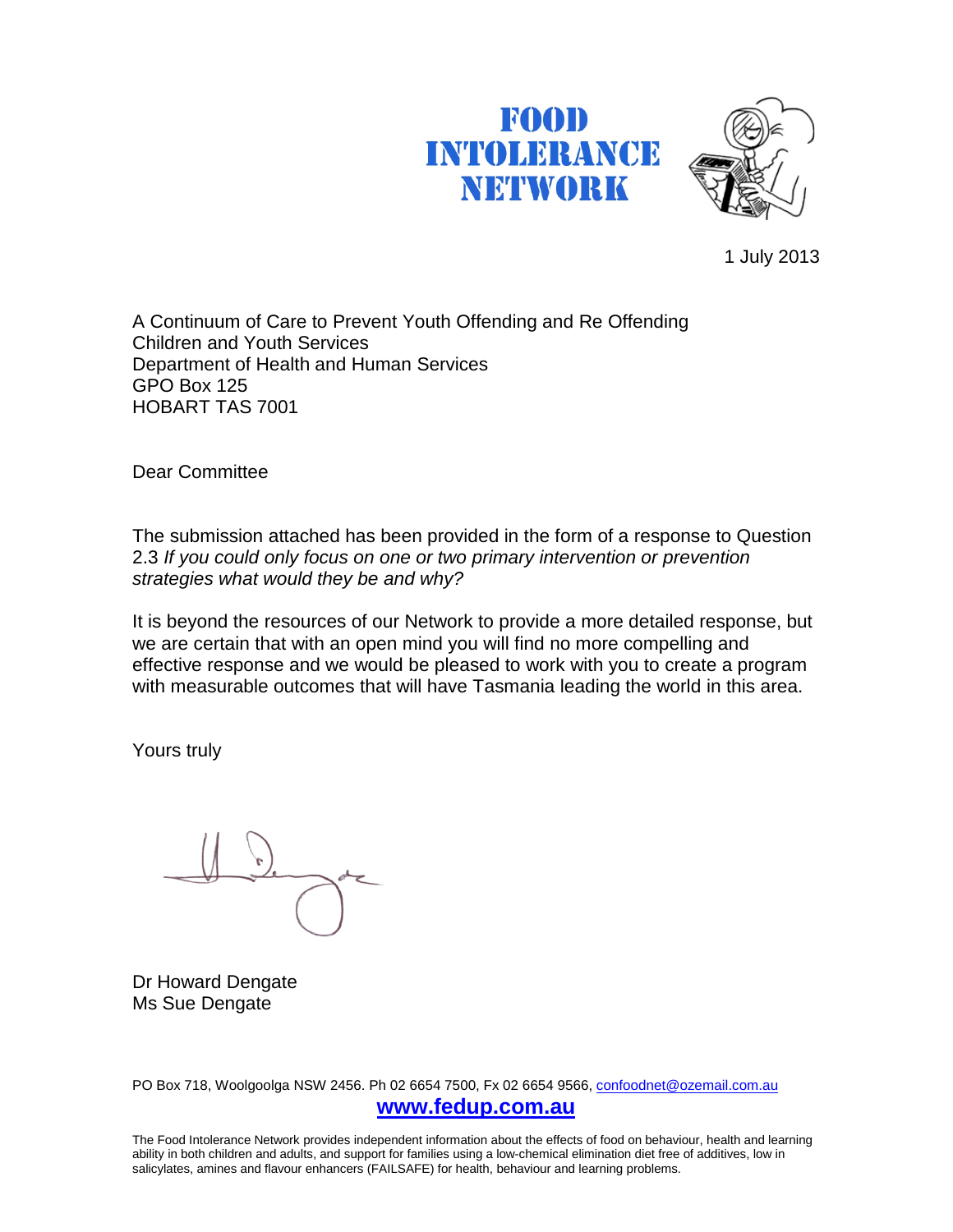# **APPENDIX 4 – SERVICE PROVIDER TEMPLATE**

#### **Organisation details**

- 1. Food Intolerance Network
- 2. Dr Howard Dengate and Ms Sue Dengate
- 3. email confoodnet@ozemail.com.au
- 4. Not applicable
- 5. PO Box 718 Woolgoolga NSW 2456
- 6. 02 6654 7500

[confoodnet@ozemail.com.au](mailto:confoodnet@ozemail.com.au) (preferred contact) [www.fedup.com.au](http://www.fedup.com.au/)

#### **Programs provided**

- 7. One program
- 8. Could be strengthened by training of more dietitians within Tasmania
- 9. Not applicable
- 10. Not applicable

#### **Program details**

- 11. Program Name: Failsafe eating
- 12. Failsafe eating consists of avoiding the 50 food additives and some natural food chemicals known scientifically to affect children and adults in their health, behaviour and learning, based on the work over 20 years of Sydney's Royal Prince Alfred Hospital Allergy Unit.
- 13. Failsafe is effective at prevention at primary and secondary levels, as detailed in responses to Question 2.3
- 14. State-wide
- 15. All children and adults who are food intolerant, as are many who encounter the justice system.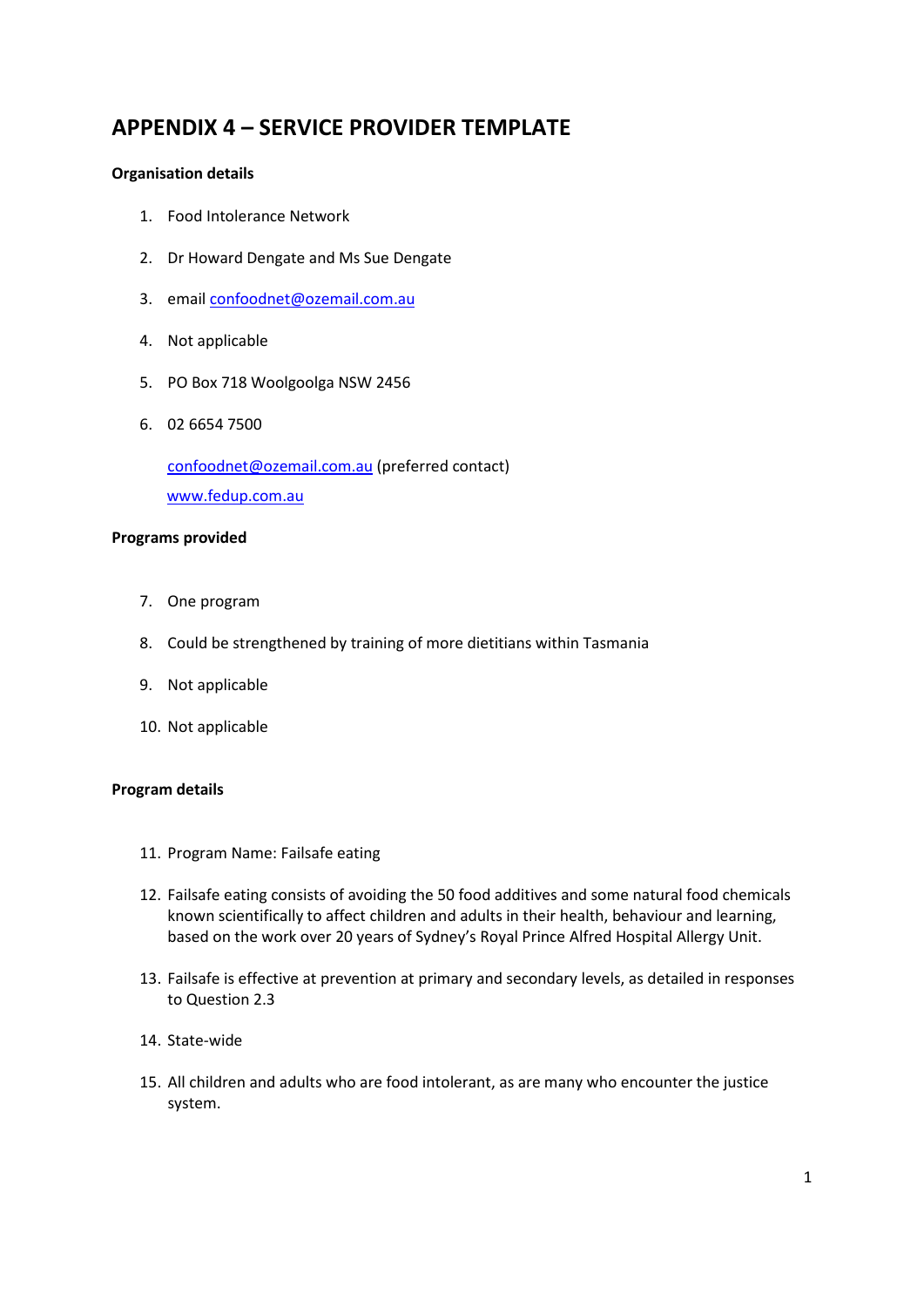- 16. The targeted group is Other, all children and adults.
- 17. Mainly developed for children but effective throughout life.
- 18. Not applicable
- 19. In the p12 table of individual risks, diet directly addresses most of them in a positive sense: hyperactivity, impulsivity, attention deficit, poor reasoning skills, aggressive behaviour, antisocial and pro-criminal attitudes. There is some evidence of a genetic component in terms of sensitivity to food constituents.

The table of health and education risks are also directly addressed.

- 20. In the p12 table of individual risks, there is considerable evidence that diet addresses social competence, individual self-control and problem solving skills. Diet allows development of better social relationships and, in an educational setting, less truancy and suspensions. There are also health benefits.
- 21. The major factors are detailed in answer to question 2.3. In summary, rapid improvements using diet are seen in four areas (irritability, restlessness, inattention and sleep disturbance).
- 22. Detailed references are given in response to question 2.3.
- 23. Example: a trial of the RPAH elimination diet for conduct disorder

*"Our soon to be 5 year old son was diagnosed with Conduct Disorder over a year ago, however the behavioural problems have existed for two years – hitting, kicking, swearing, yelling, pushing etc. Considerably violent and unpredictable outbursts. We've been to see all kinds of people, Paediatrician, Psychologist, the Children's Developmental Service, and more recently a Psychotherapist. All this has cost us a fortune and made some difference, although not significant and not consistent.* 

*It's been about 6 weeks now that we've had our son eating failsafe. This last weekend has been one of the best we've had in two years, we have our beautiful, kind and gentle son back. The change is significant. At his kindy, ALL the staff have noticed, not just his own teachers. If only we had looked more closely at his diet two years ago. Thank you."* [http://fedup.com.au/stories/2012/1125-conduct-disorder-hitting-kicking-swearing-yelling](http://fedup.com.au/stories/2012/1125-conduct-disorder-hitting-kicking-swearing-yelling-pushing-gone-september-2012)[pushing-gone-september-2012](http://fedup.com.au/stories/2012/1125-conduct-disorder-hitting-kicking-swearing-yelling-pushing-gone-september-2012) 

#### **Program capacity**

- 24. No restriction on the number of young people, depending on the level of adoption of the dietary program undertaken.
- 25. Eligibility will rely on the willingness of the children at risk to undertake the required diet modifications, which in turn relies on either family or institutional support. There is a shortage in Tasmania of suitably trained dietitians which can be relatively easily addressed.
- 26. Not applicable.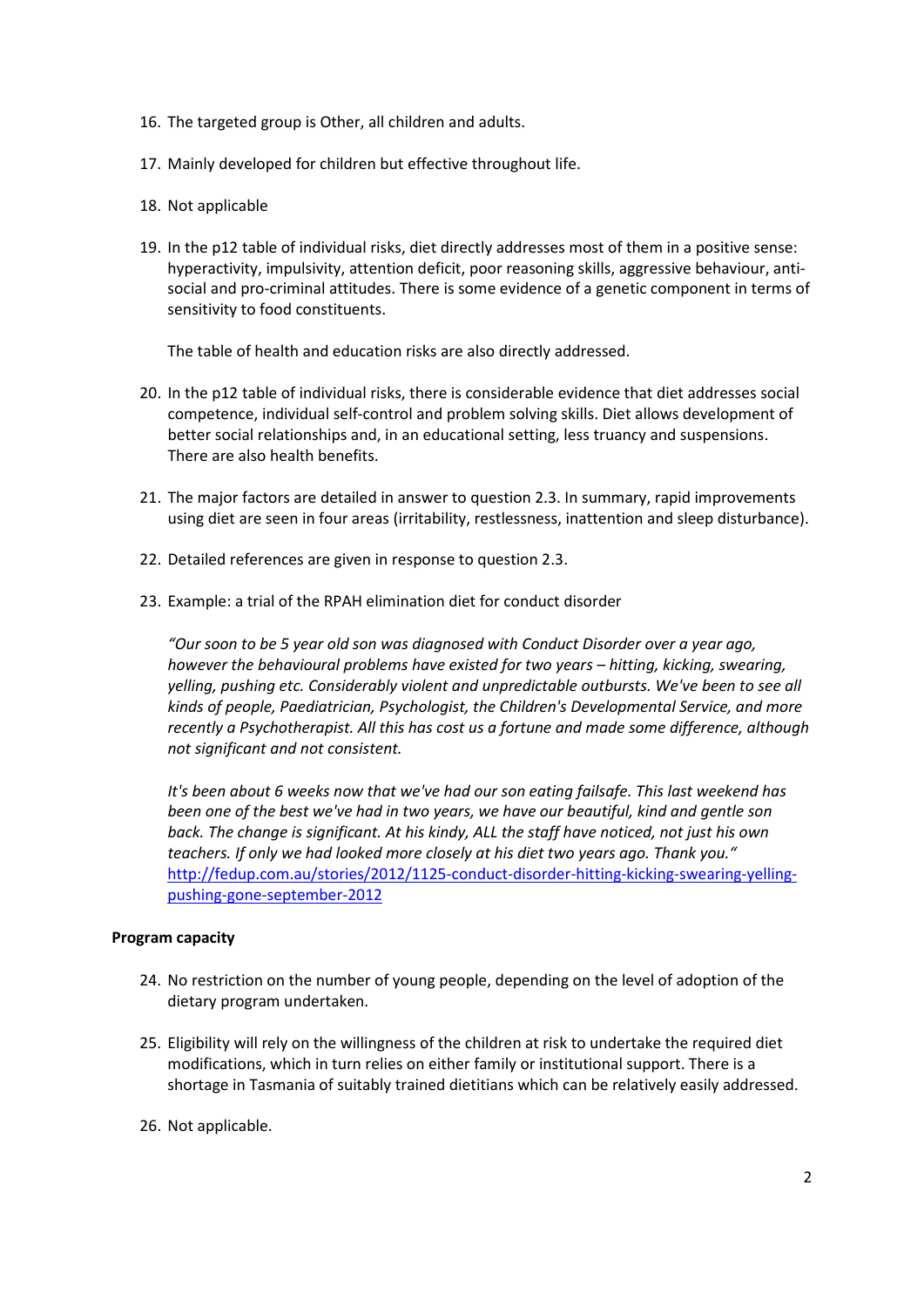- 27. Not applicable.
- 28. The Food Intolerance Network provides free support through [www.fedup.com.au,](http://www.fedup.com.au/) which has had nearly 5 million visitors currently running at 4,000 per day, through an active facebook group with nearly 4,000 members, via a quarterly newsletter sent to over 9,000 families and by talks/presentations on food intolerance.
- 29. So as to retain complete independence of advice, the Food Intolerance Network has been supported for 23 years by sale of books and a DVD and by presentations given by Sue Dengate, who founded the Network. The Food Intolerance Network, website and associated newsletter and discussion groups do not receive funding, services or goods from any industry or lobby group.
- 30. Funding is recurrent; that is to say, hand to mouth and relying on volunteers.
- 31. The Network is intended to cover costs, not make a profit.
- 32. The Food Intolerance Network relies very heavily upon an army of happy volunteers who answer questions, provide support by phone and email, organise talks and promote awareness of the effects of food on them and their children's health, behaviour and learning. No attempt has ever been made to quantify the hours spent on this.

This information can be released publicly.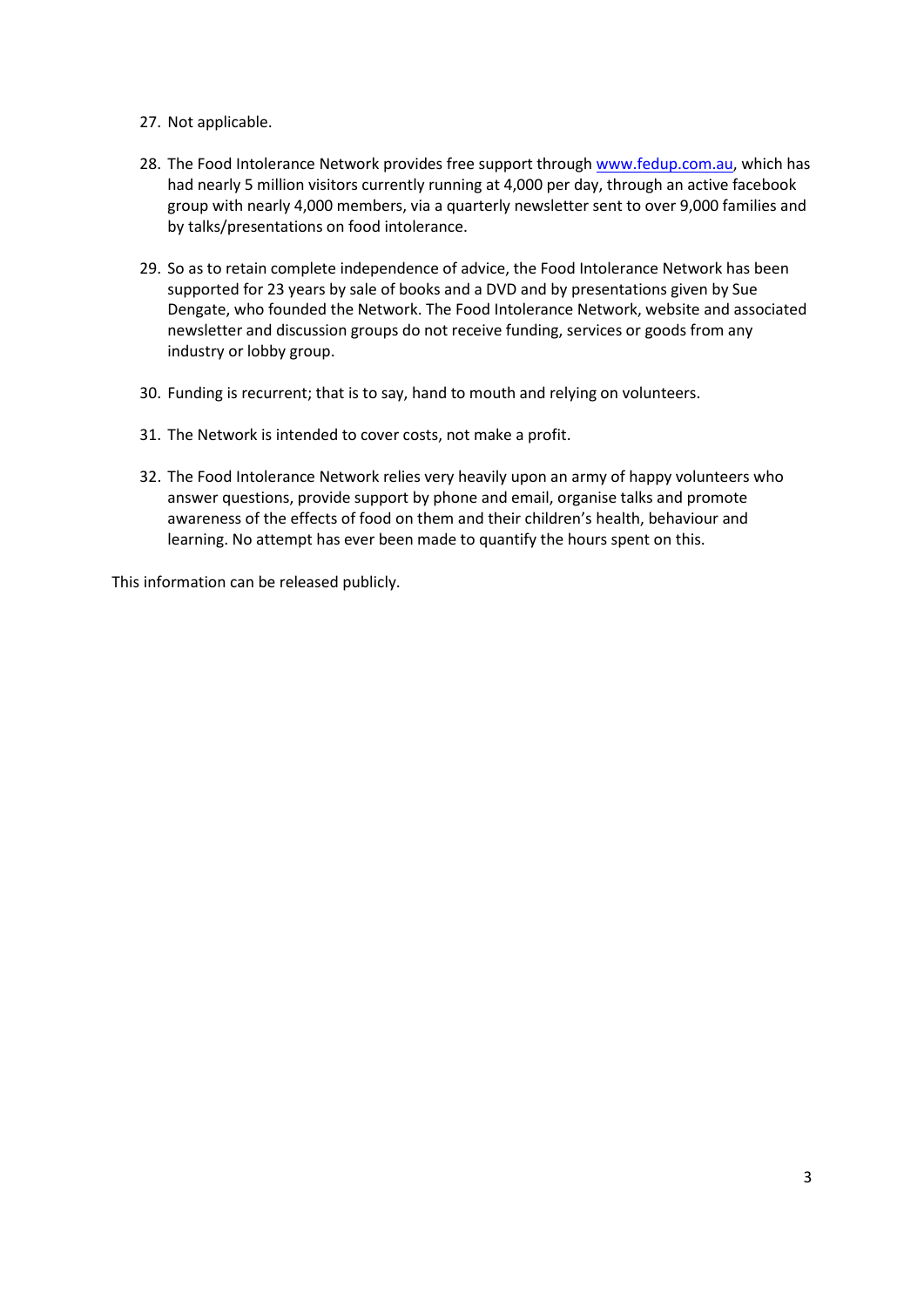# **Question 2.3**

# **If you could only focus on one or two primary intervention or prevention strategies what would they be and why?**

We would recommend two strategies both involving diet:

- 1) **A prevention strategy**: A widespread low-additive policy in any institutions that deal with children and in food aimed at children, as prevention – as recommended by the CSPI (see below)
- 2) **An intervention strategy**: The recommendation of an elimination diet as a first step for children already identified at risk or preceding juvenile detention - as demonstrated in the Shipley Project, carried out by the UK police with chronic juvenile offenders (see below)

# **And why?**

Numerous studies of all kinds have documented a relationship between diet, children's behaviour and learning abilities; see more about the science below. However, in our experience – over 23 years running the Food Intolerance Network now with a membership of over 9,000 families - the RPAH elimination diet available through certain dietitians in Australia is actually easier and more effective for families to use than some of the diets available overseas. In Example 1, see a typical reader story from the thousands we have received from parents

#### **Example 1: a trial of the RPAH elimination diet for conduct disorder**

*"Our soon to be 5 year old son was diagnosed with Conduct Disorder over a year ago, however the behavioural problems have existed for two years – hitting, kicking, swearing, yelling, pushing etc. Considerably violent and unpredictable outbursts. We've been to see all kinds of people, Paediatrician, Psychologist, the Children's Developmental Service, and more recently a Psychotherapist. All this has cost us a fortune and made some difference, although not significant and not consistent.*

*It's been about 6 weeks now that we've had our son eating failsafe. This last weekend has been one of the best we've had in two years; we have our beautiful, kind and gentle son back. The change is significant. At his kindy, ALL the staff have noticed, not just his own teachers. If only we had looked more closely at his diet two years ago. Thank you." [http://fedup.com.au/stories/2012/1125-conduct-disorder-hitting-kicking-swearing](http://fedup.com.au/stories/2012/1125-conduct-disorder-hitting-kicking-swearing-yelling-pushing-gone-september-2012)[yelling-pushing-gone-september-2012](http://fedup.com.au/stories/2012/1125-conduct-disorder-hitting-kicking-swearing-yelling-pushing-gone-september-2012)*

# **The link between learning difficulties and diet**

It is well understood that children who have difficulties learning to read are a greater risk of later conduct disorders, so a school dietary policy that halves the number of children classified as learning disabled must be regarded as effective.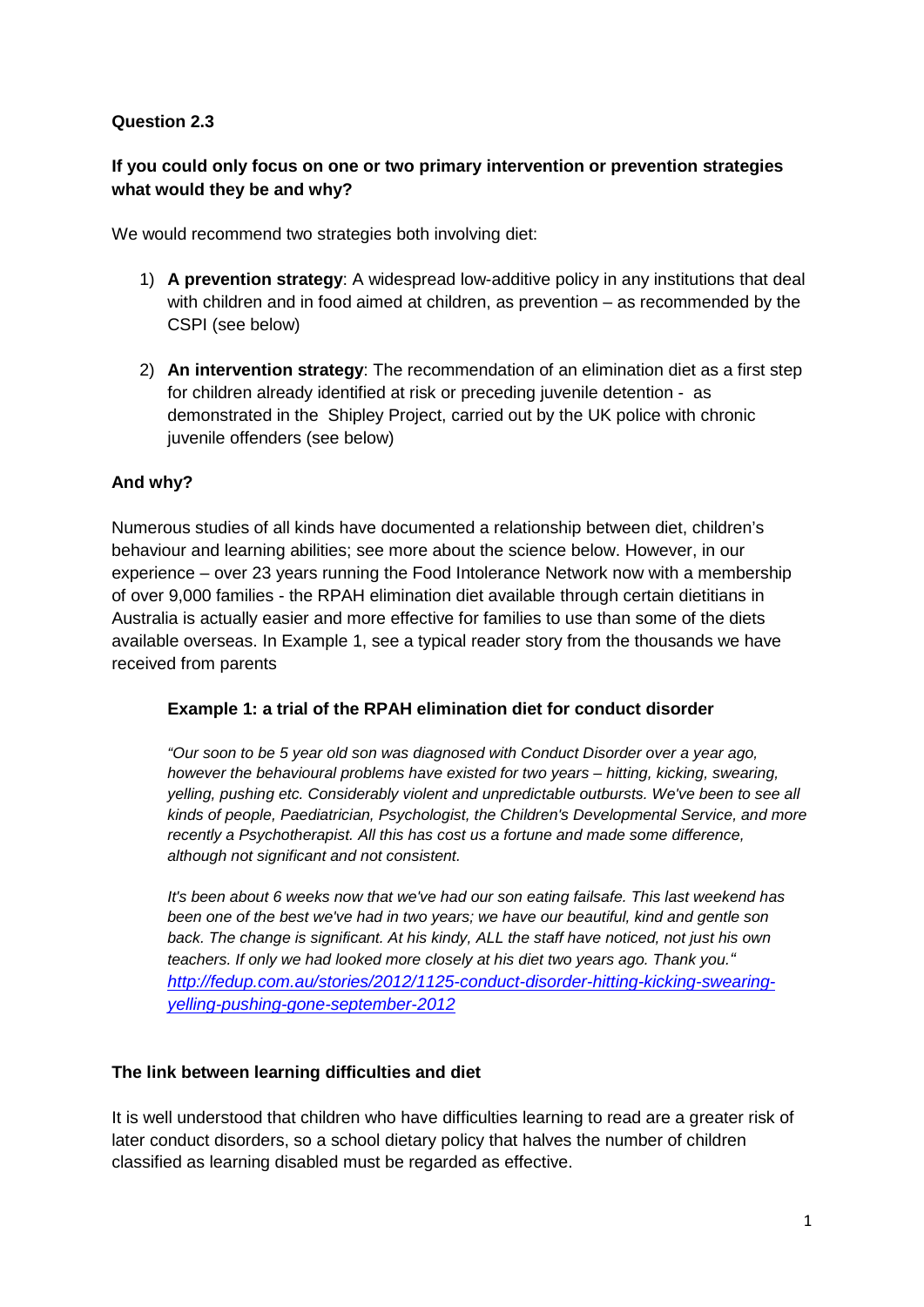In 1986, a study in over 800 NY schools - involving over a million students - found that by reducing additives in school meals for disadvantaged children, over 4 years *the number of children classified as Learning Disabled more than halved* (from over 12% to less than 5%) and there was a nearly 16% increase in academic ranking compared to the rest of the nation's schools. Artificial colours and two preservatives (BHA and BHT) were removed from school breakfasts and lunches over a period of 4 years, and most "junk food" was removed due to a ban on products containing sugar. Reductions were carried out in stages – after each stage there was a noticeable improvement. Schoenthaler SJ and others. The impact of a low food additive and sucrose diet on academic performance in 803 New York City public schools. International Journal of Biosocial Research, 1986 (8)2:185-195. <http://fedup.com.au/images/stories/NewYorkCityPublicSchools.pdf>

# **The link between diet and behaviour**

Of the numerous studies about diet and behaviour over the last 30 years, independently funded studies (ie, those not funded by the food industry) show a strong link on which to base policy decisions. The 46 page report on *Diet, ADHD and Behaviour: a quarter century review,* most recently updated in 2009 by independent scientists at the Centre for Science in the Public Interest, made – among others - the following recommendations:

- Government, private agencies, and health practitioners concerned about children with ADHD and other behavioural problems should acknowledge the potential for diet to affect behaviour and should advise parents to consider modifying their child's diet as a first means of treatment.
- Pediatric hospitals and psychiatric clinics as well as schools and camps should minimise the use of food additives that contribute to behavioural disorders –

#### <http://www.cspinet.org/new/pdf/dyesreschbk.pdf>

#### **Example 2: additives in an Australian detention centre**

In 2002, while giving a talk to the staff at the Don Dale Detention Centre in Berrimah, Darwin, I was surprised by the staff's strong reaction to my display of a bottle of cordial containing 2 artificial colours and 2 preservatives. I eventually found that this had been a favourite item provided in large amounts to the inmates until about a week before my visit, when it had been withdrawn as a punishment. Staff had been congratulating themselves ("this punishment is really working") until they realised during my talk that the improvement was more likely due to the withdrawal of artificial colours and preservatives – and cancelled their regular order for the cordial

# **Community support**

The elimination diet is not easy. Currently, families who try this path feel as if they are alone and unsupported except for our Network. Parents often say that they would find it much easier to do the diet if there was community support and understanding, for example, from teachers, the local school, and the school canteen, see next example.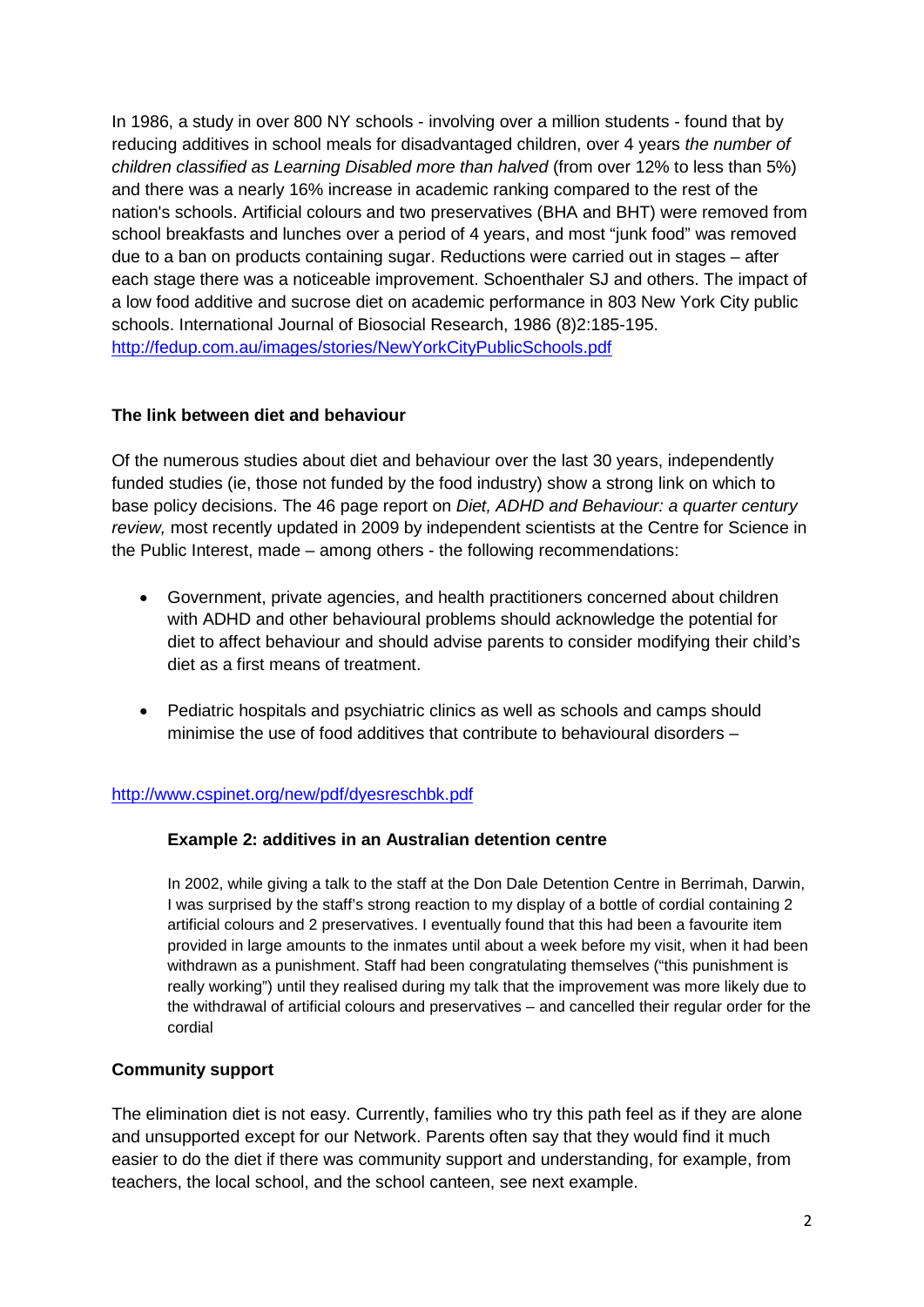#### **Example 3: Additive free school trial in Acton Primary School Burnie**

In 2004, I worked with Acton Primary School, Burnie, Tasmania, talking to staff, parents and students, providing a list of additives to avoid and a list of additive-free supermarket products for students and parents and helping the school to overhaul their canteen to ensure all canteen food was free of 50 additives including the bread preservative calcium propionate (282). The school principal at that time, Kay Foster, and the staff noticed a great improvement in the behaviour of Acton students as reported in the local newspaper at that time: 'suspensions are well down this year and many of our challenging children have settled to good learning habits in the classroom' – from Acton school adopts additive-free food policy, Gill Vowles, The Advocate, 8/10/2004.

#### **See list of additives that may cause problems (from the National Healthy School Canteen Guidelines)**

#### **COLOURS**

102,104,110,122,123,124,127,129,

132,133,142,143,151,155

natural colour 160b (annatto)

#### **PRESERVATIVES**

| Sorbates           | 200-203 |
|--------------------|---------|
| <b>Benzoates</b>   | 210-219 |
| <b>Sulphites</b>   | 220-228 |
| Nitrates, nitrites | 249-252 |
| Propionates        | 280-283 |

#### **SYNTHETIC ANTIOXIDANTS**

| Gallates       | 310-312 |
|----------------|---------|
| TBHQ, BHA, BHT | 319-321 |

#### **FLAVOUR ENHANCERS**

Glutamates incl MSG 620-625

Ribonucleotides 627, 631, 635

Hydrolysed Vegetable Protein (HVP), Yeast extract

#### **ARTIFICIAL FLAVOURS**

No numbers since they are trade secrets

#### **The link between diet and behaviour ('healthy' foods)**

Numerous studies have found that juvenile offenders eat less-than-balanced diets, and that episodes of anti-social behaviour decrease when 'junk' food is removed from the diet and/or they are given nutritional supplements (Gesch, Schoenthaler). For some youths, a healthy diet alone may make a remarkable difference. However, leading diet researchers (Pelsser,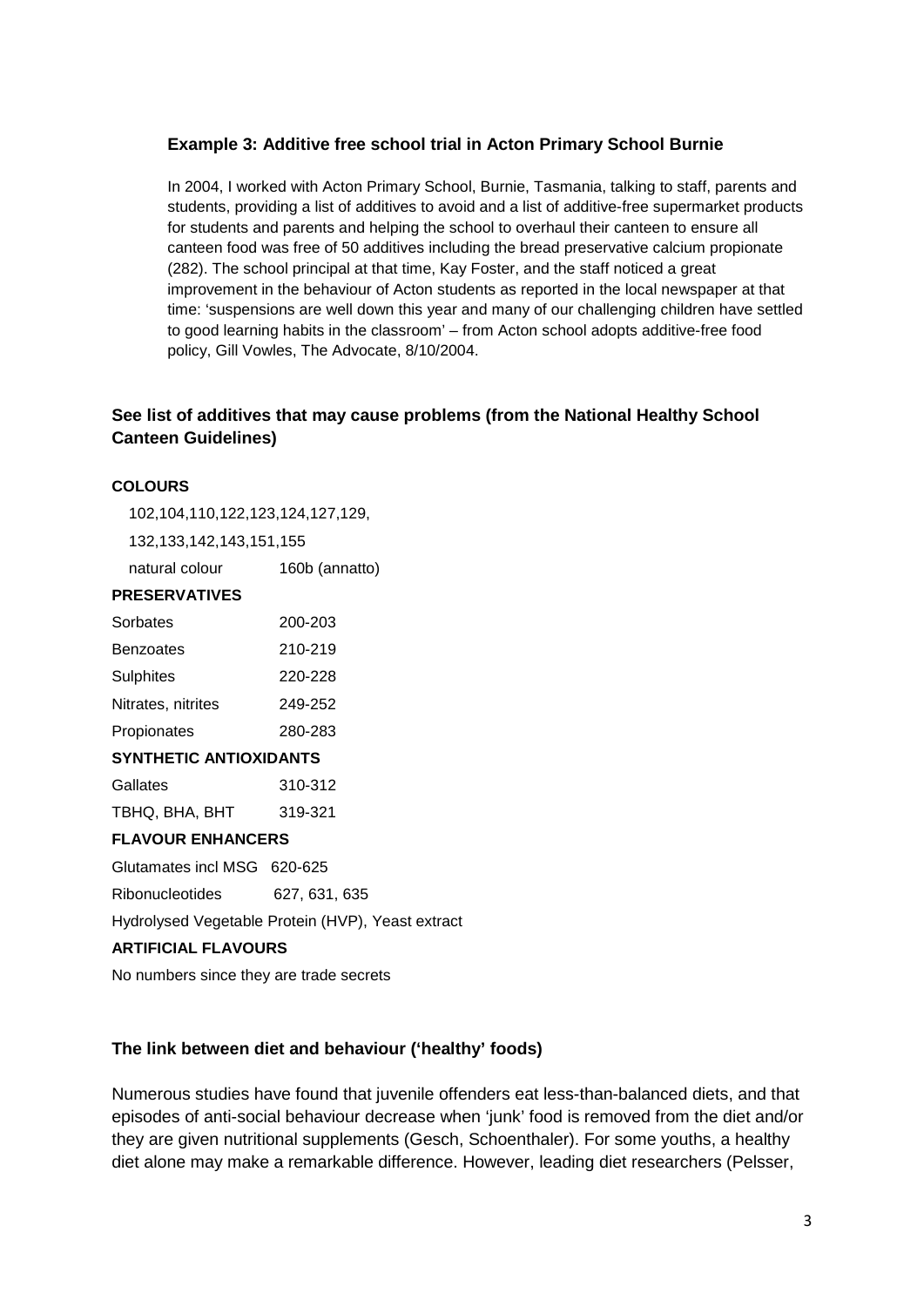Egger, Swain) are clear that removing food additives alone from the diet is not enough for children who have been diagnosed with ADHD, oppositional defiance or conduct disorder.

In these cases, a comprehensive elimination diet is recommended, followed by systematic testing (challenges) to ascertain whether 'healthy' foods such as milk or tomatoes could be causing problems. The two main diets that have been shown to be successful are the oligoantigenic (or Few Foods Diet) (Egger, Pelsser and see the video "Little Monsters" at <http://fedup.com.au/images/stories/VLittleMonstersmall.wmv> and the RPAH Elimination Diet (Swain Lancet).

# **The link between biogenic amines and aggression**

Researchers have long known that being born without the MAOA (monoamine oxidase) gene is linked to aggression in men. Although a missing gene is rare, it has only recently been realised that a low activity variant of the gene (MAOA-L) is much more common and can be associated with increased aggression if such people are badly handled as children. People who have the MAOA-L gene are unable to clear biogenic amines (e.g. in foods such as processed meat, fish, tomatoes, cheese, chocolate, wine, bananas, citrus and others) out of their systems as quickly as the rest of the population, and this can lead to high blood pressure, headaches and behavioural episodes such as rage. One way of dealing with this condition is to follow to a low amine diet such as provided by the RPAH elimination diet.

This fits in with what we see in the Food Intolerance Network. Children with oppositional defiance or conduct disorder are the ones whose parents are often told 'he just needs a good smack'. But smacking has the opposite effect – if you smack these kids, when they are big enough they will hit you back. Or if they are scared of their parents, they will hit other people. This is defined as conduct disorder and can lead to juvenile offending. You have to treat these kids as if they are your friend – a calm approach – and avoid backing them into a corner at all times. It can be extremely difficult for an untrained parent or teacher to maintain a calm approach with a child who is aggressive, and even the experts acknowledge that this approach has limited success. Our network members find that it is easier to avoid the food chemicals that cause these effects.

RPAH research suggests that about 70 per cent of children with behaviour problems are affected by salicylates, artificial colours and preservatives, compared to only about 40 per cent affected by amines. Many mothers have reported that their child becomes silly and hyperactive on salicylates whereas amines make them aggressive. In our experience, children who are expelled from day care centres at a very young age due to aggressive behaviour - e.g. a 2 year old expelled for kicking the babies' heads - are usually sensitive to amines as well as to other food chemicals such as artificial colours.

# **The most effective elimination diets**

The two main diets that have been shown to be successful are the oligoantigenic (or Few Foods Diet) (Egger, Pelsser and see the video "Little Monsters" at <http://fedup.com.au/images/stories/VLittleMonstersmall.wmv> and the RPAH Elimination Diet (Swain Lancet).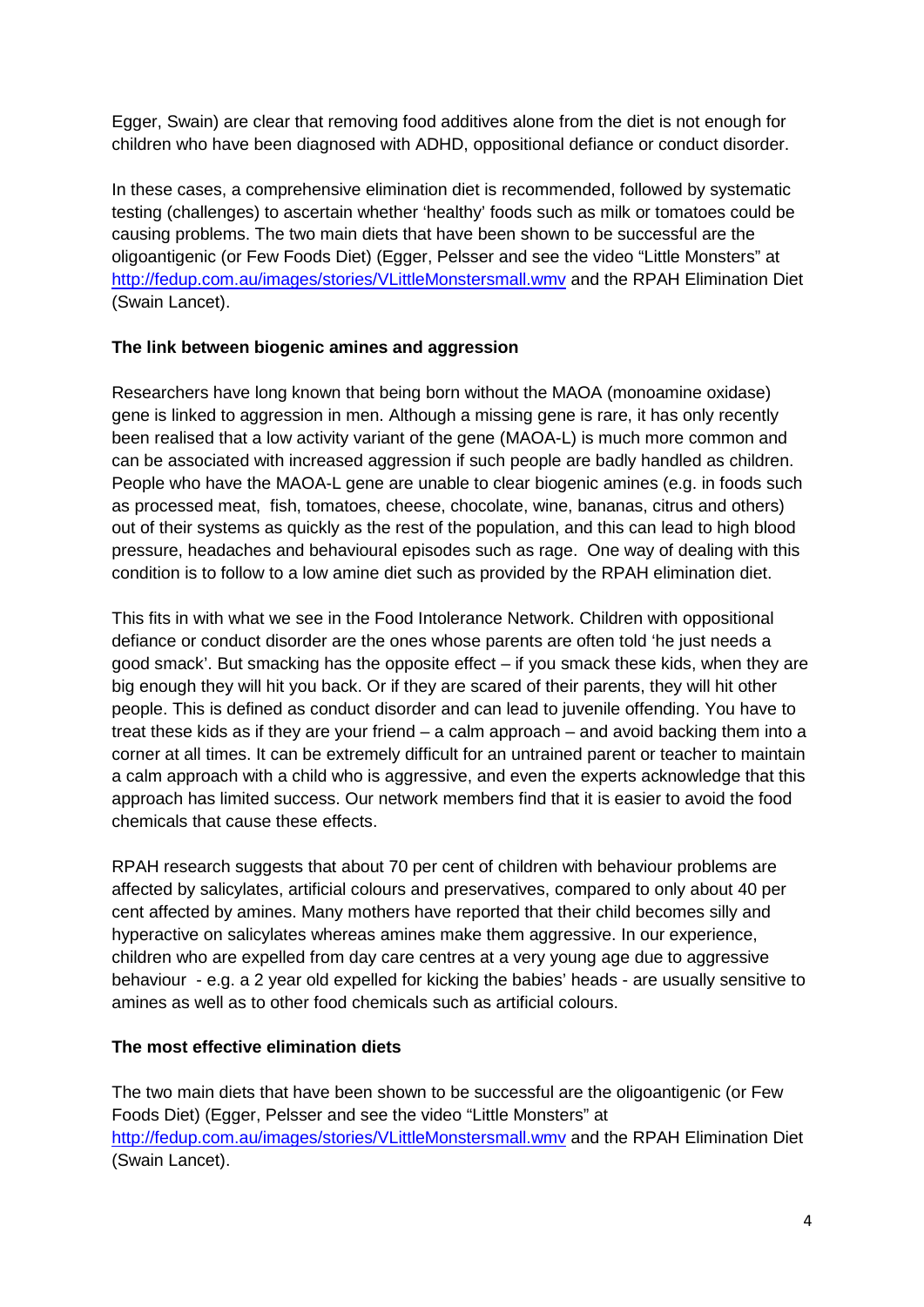# **Example 4: a trial of the Few Foods diet with chronic juvenile offenders**

In the UK, a 1998 diet and behaviour project by the police called The Shipley Project found that 100% of 9 chronic juvenile offenders aged 8-16 improved significantly on a three week open trial of the Few Foods diet. Those who remained on the diet did not re-offend. (Bennett CPW, McEwen LM, Rose E. The Shipley Project: treating food allergy to prevent criminal behaviour in community settings. J Nutr Envir Med 1998;8:77-83.)

# **What parent support groups recommend**

In practice, in both the UK and Australia, parent support groups such as the Hyperactive Children's Support Group (HACSG) and our Food Intolerance Network have found the Few Foods diet - that starts with rice, turkey, lettuce, pears and a few vegetables - is extremely difficult for families to use. The diet we recommend is the RPAH Elimination Diet that avoids about 50 food additives as well as salicylates, amines, glutamates and if symptoms are severe also dairy foods and gluten.

In our experience, the RPAH Elimination Diet when supervised by an experienced and supportive dietitian is doable and effective. There are 56 pages of reader reports about the successful effects of this diet on children with ODD (oppositional defiance) – which can lead to Conduct Disorder including juvenile offending if not treated in time, see our website: <http://fedup.com.au/images/stories/SCODD.pdf> This file is also attached to this submission.

# **Our list of supportive and experienced dietitians**

The Food Intolerance Network provides a list of experienced and supportive dietitians who can supervise a 3-6 week trial of the RPAH elimination diet with challenges and reintroduction, including three in various areas of Tasmania, and are available on request to [confoodnet@ozemail.com.au](mailto:confoodnet@ozemail.com.au)

# **References**

1. Schoenthaler SJ and others. The impact of a low food additive and sucrose diet on academic performance in 803 New York City public schools. International Journal of Biosocial Research, 1986 (8)2:185-195. <http://fedup.com.au/images/stories/NewYorkCityPublicSchools.pdf>

2. Jacobson MJ, Schardt D. Diet, ADHD and Behaviour: a quarter century review. CSPI, Washington, 2009<http://www.cspinet.org/new/pdf/dyesreschbk.pdf>

3. Stevenson J. Food additives and children's behaviour: evidence-based policy on the margins of uncertainty. School of Psychology, University of Southampton, UK, 2009 http://eprints.soton.ac.uk/72992/1/stevenson\_i\_child\_services\_oct\_2009.pdf

4. Tammam J, Gillam L, Gesch B, Stein J. Availability of junk food should be reduced (2012) BMJ 2012;345:e7070 (Abstract: Prison inmates rely on two sources of food—main